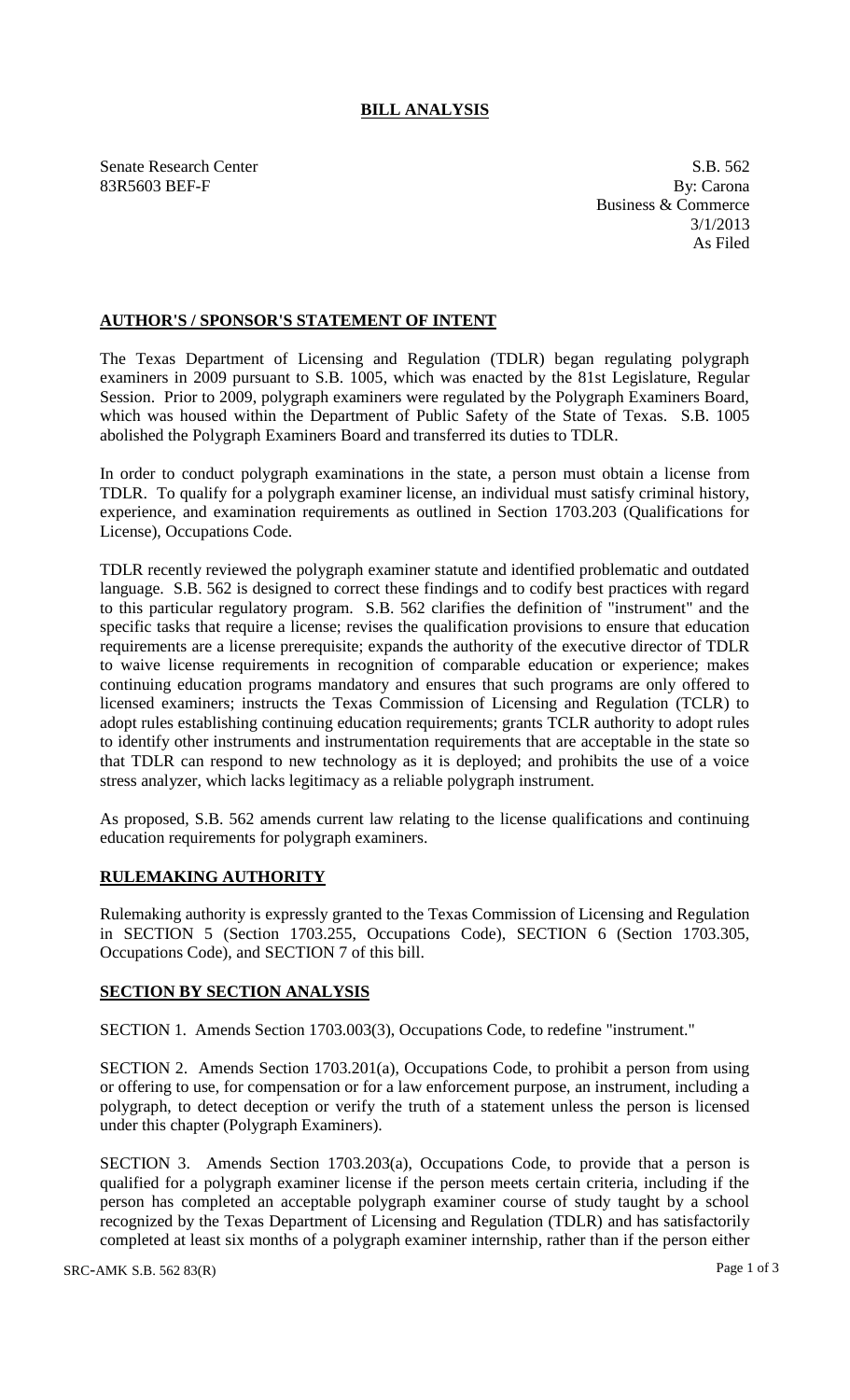is a graduate of a TDLR-approved polygraph examiners course and has satisfactorily completed at least six months of a polygraph examiner internship, or has satisfactorily completed at least 12 months of a polygraph examiner internship.

SECTION 4. Amends Section 1703.207, Occupations Code, as follows:

Sec. 1703.207. New heading: WAIVER OF LICENSE REQUIREMENTS FOR APPLICANT WITH OUT-OF-STATE LICENSE OR OTHER RECOGNIZED EDUCATION OR EXPERIENCE. Authorizes the executive director of TDLR (executive director) to waive any license requirement for an applicant who:

(1) holds a license from another state that has license requirements substantially equivalent to those of this state;

(2) has verified service, training, or experience in using an instrument to detect deception or verify the truth of a statement while serving in the military;

(3) has verified service, training, or experience in using an instrument to detect deception or verify the truth of a statement while employed by the federal government; or

(4) has a combination of education and experience the executive director determines to be substantially equivalent to that required under Section 1703.203 (Qualifications for License).

SECTION 5. Amends Section 1703.255, Occupations Code, as follows:

Sec. 1703.255. CONTINUING EDUCATION. (a) Authorizes TDLR to recognize, prepare, or implement continuing education programs for polygraph examiners, rather than for polygraph examiners and trainees.

(b) Provides that participation in a continuing education program is mandatory, rather than participation in a program is voluntary.

(c) Requires the Texas Commission of Licensing and Regulation (TCLR) by rule to provide continuing education requirements for license holders.

SECTION 6. Amends Section 1703.305, Occupations Code, as follows:

Sec. 1703.305. New heading: INSTRUMENTS AND MINIMUM INSTRUMENTATION REQUIREMENTS. (a) Authorizes TCLR, except as provided by Subsection (c), to adopt rules to identify other instruments and instrumentation requirements that are acceptable for use in this state.

(b) Provides that a polygraph examiner who uses an instrument that does not comply with the instrumentation requirements of Subsection (a) or TCLR rule is subject to penalties and may be enjoined in the manner provided by this chapter

(c) Prohibits a person, for compensation or for a law enforcement purpose, from using a voice stress analyzer or similar device to detect deception or verify the truth of a statement.

SECTION 7. Requires TCLR, not later than January 1, 2014, to adopt rules necessary to implement the changes in law made by this Act.

SECTION 8. (a) Makes application of Section 1703.203(a), Occupations Code, as amended by this Act, prospective to March 1, 2014.

(b) Makes application of Section 1703.207, Occupations Code, as amended by this Act, prospective to January 1, 2014.